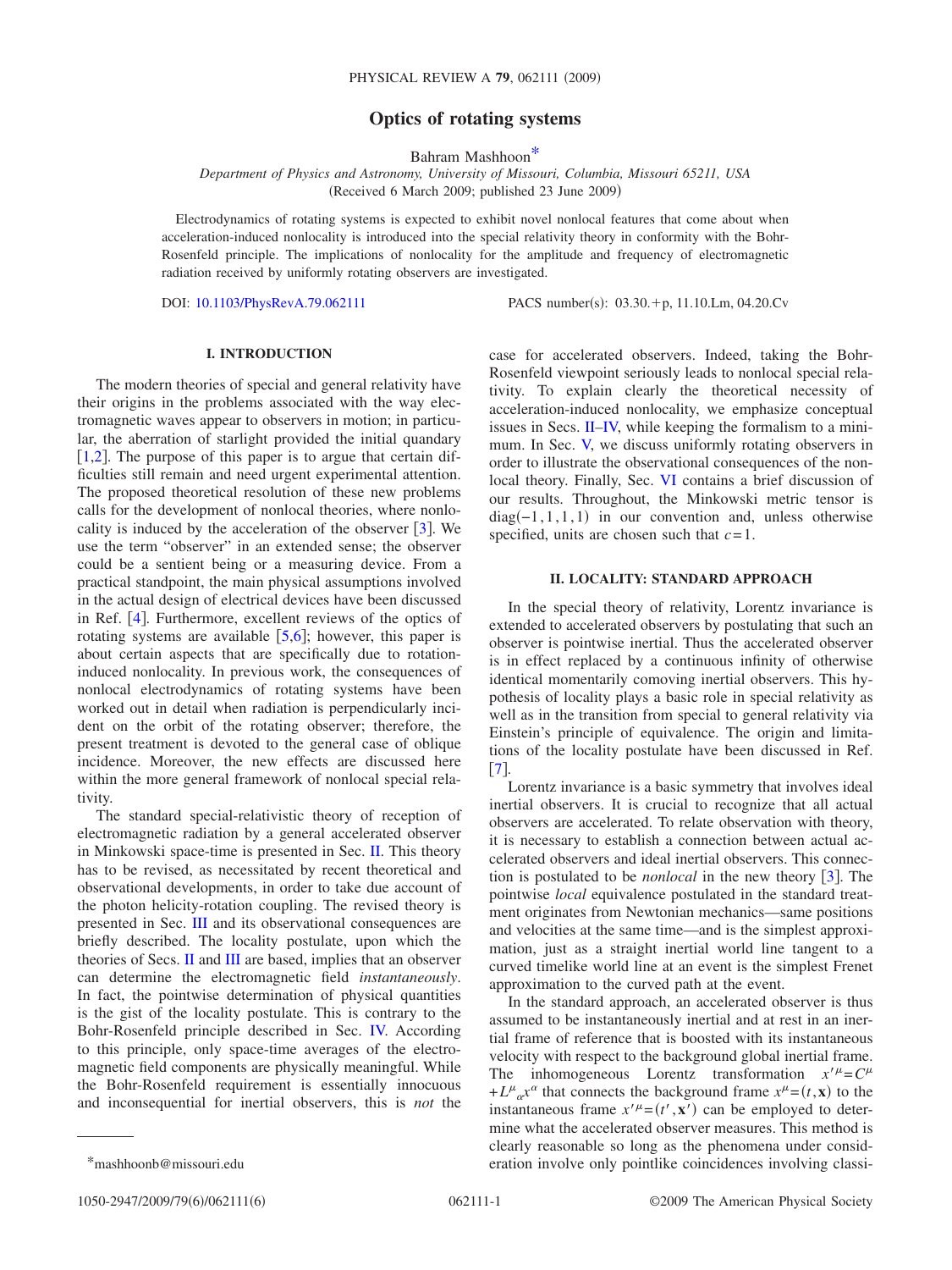Consider the reception of electromagnetic radiation by an accelerated observer. The incident wave packet consists, via Fourier analysis, of a spectrum of plane monochromatic waves each with propagation vector  $k^{\mu} = (\omega, \mathbf{k})$ . The phase differential  $d\varphi = k_{\mu} dx^{\mu}$  associated with each component of the wave packet is a Lorentz-invariant quantity; therefore,  $k^{\prime \mu} = L^{\mu}{}_{\alpha} k^{\alpha}$ . Thus the accelerated observer measures an *instantaneous* spectrum with components  $k'_{\mu} = (\omega', \mathbf{k}')$  given by the standard formulas for the Doppler effect and aberration of starlight,

$$
\omega' = \gamma(\omega - \mathbf{v} \cdot \mathbf{k}),\tag{1}
$$

$$
\mathbf{k}' = \mathbf{k} + \frac{\gamma - 1}{v^2} (\mathbf{v} \cdot \mathbf{k}) \mathbf{v} - \gamma \omega \mathbf{v},
$$
 (2)

<span id="page-1-2"></span><span id="page-1-1"></span>where  $\mathbf{v}(t)$  is the instantaneous velocity of the observer and  $\gamma$ is the corresponding Lorentz factor. To measure wave properties, the observer needs to register at least a few periods of the wave in order to make a reasonable determination. The  **in general changes from one instant to the next; there**fore, one must conclude that phase invariance as well as Eqs.  $(1)$  $(1)$  $(1)$  and  $(2)$  $(2)$  $(2)$  can be valid only in the geometric optics or eikonal *limit* of wave motion corresponding to rays of radiation.

The standard treatment can be implemented in one of two equivalent ways. The first method involves, as already described above, making repeated Lorentz transformations to the instantaneous inertial rest frame of the observer. In the second method, one assigns a local tetrad frame to the accelerated observer. That is, instead of a continuous infinity of different inertial frames, a tetrad field is defined from the basis vectors of the inertial frames. The physical quantities measured by the accelerated observer—such as the electromagnetic field—are then the projections of various spacetime tensors on its tetrad frame. Let  $\lambda^{\mu}{}_{(\alpha)}(\tau)$  be the orthonormal tetrad along the world line of the accelerated observer. Here  $\tau$  is the proper time,  $\lambda^{\mu}{}_{(0)} = dx^{\mu}/d\tau$  is the unit timelike vector tangent to the observer's path, and  $\lambda^{\mu}$ <sub>(*i*)</sub>, *i*=1,2,3, constitute the local spatial frame of the observer. According to the second method, the propagation vector measured by the accelerated observer is  $k_{(\alpha)} = k_{\mu} \lambda^{\mu}{}_{(\alpha)}$ .

The orthonormal tetrad frame of the fundamental inertial observers—i.e., those at rest—in the background global frame is given by  $\bar{\lambda}^{\mu}{}_{(\alpha)} = \delta^{\mu}{}_{\alpha}$  and the tetrad frame of the accelerated observer at each instant  $\tau$  is then

$$
\lambda_{\mu}^{(\alpha)} = L^{\alpha}{}_{\beta} \overline{\lambda}_{\mu}^{(\beta)} = L^{\alpha}{}_{\mu}.
$$
 (3)

Therefore,

$$
k^{(\alpha)} = k^{\mu} \lambda_{\mu}^{(\alpha)} = L^{\alpha}{}_{\mu} k^{\mu} = k^{\prime \alpha}, \tag{4}
$$

which illustrates the equivalence of the two methods in this case. In the rest of this paper, the second method will be employed.

To avoid unphysical situations, we generally assume that the acceleration of the observer starts at some initial instant  $\tau_0$  and ends after a finite interval of time. Along the world line of the observer, one can write

$$
\frac{d\lambda^{\mu}{}_{(\alpha)}}{d\tau} = \Phi_{(\alpha)}{}^{(\beta)}\lambda^{\mu}{}_{(\beta)},\tag{5}
$$

<span id="page-1-3"></span>where  $\Phi_{(\alpha)(\beta)} = -\Phi_{(\beta)(\alpha)}$  is the acceleration tensor. In fact,  $\tilde{g}_{(i)}$ ,  $\Phi_{(0)(i)} = \tilde{g}_{(i)}$ , represent the observer's translational acceleration, while  $\tilde{\Omega}_{(i)}$ ,  $\Phi_{(i)(j)} = \epsilon_{(i)(j)(k)} \tilde{\Omega}^{(k)}$ , represent the angular velocity of the observer's spatial frame with respect to a nonrotating (i.e., Fermi-Walker transported) tetrad frame along the world line. The space-time invariants  $\tilde{g}$  and  $\tilde{\Omega}$  represent the rate of variation of the observer's local tetrad frame; hence, an accelerated observer has certain intrinsic length  $(\mathcal{L})$  and time  $(\mathcal{L}/c)$  scales associated with its motion that can be constructed from  $\tilde{g}$  and  $\tilde{\Omega}$  [[7](#page-5-7)]. For instance, for a static observer on the earth,  $\mathcal{L}=c^2/g_{\oplus}\cong 1$  light year is its translational acceleration length and  $\mathcal{L} = c/\Omega_{\oplus} \cong 28$  AU is its rotational acceleration length. Nonlocal special relativity is based on the assertion that the locality postulate is valid in the limit of vanishing  $\lambda/L$ , where  $\lambda$  is the characteristic wavelength of the phenomenon under observation; in practice,  $\lambda/\mathcal{L}$  is generally very small and deviations from locality are then expected to be proportional to  $\lambda/L$ .

Inertial observers are naturally endowed with tetrad frames and the designation of tetrad frames for accelerated observers follows from the hypothesis of locality. The actual establishment of a local reference frame by experiment is altogether a different matter. Studies of length and time measurements by accelerated observers indicate the existence of limitations associated with the notions of *standard clock* and *rod*—i.e., devices that function exactly in accordance with the postulate of locality [[7](#page-5-7)]. We therefore *define* the proper time  $\tau$  of an accelerated observer along its world line via

$$
\tau = \int (1 - v^2)^{1/2} dt,\tag{6}
$$

which can in principle be determined by the background fundamental inertial observers along the world line; similarly, we define  $\lambda^{\mu}{}_{(\alpha)}$  via the integration of Eq. ([5](#page-1-3)) with initial data given at  $\tau_0$ . In this way, the accelerated observer is *assigned* a tetrad frame in nonlocal special relativity.

The standard treatment can be extended to curvilinear coordinate systems in Minkowski space-time by means of tensor calculus; in fact, no new physical assumption is needed for this purpose. A further natural extension to general relativity is ensured by Einstein's local principle of equivalence  $[7]$  $[7]$  $[7]$ .

#### **III. LOCALITY: IMPROVED APPROACH**

<span id="page-1-0"></span>In the revised and improved treatment of the reception of electromagnetic radiation, the locality postulate is applied directly to the field rather than the propagation vector. This involves the projection of the field on the tetrad frames of the accelerated observers, namely,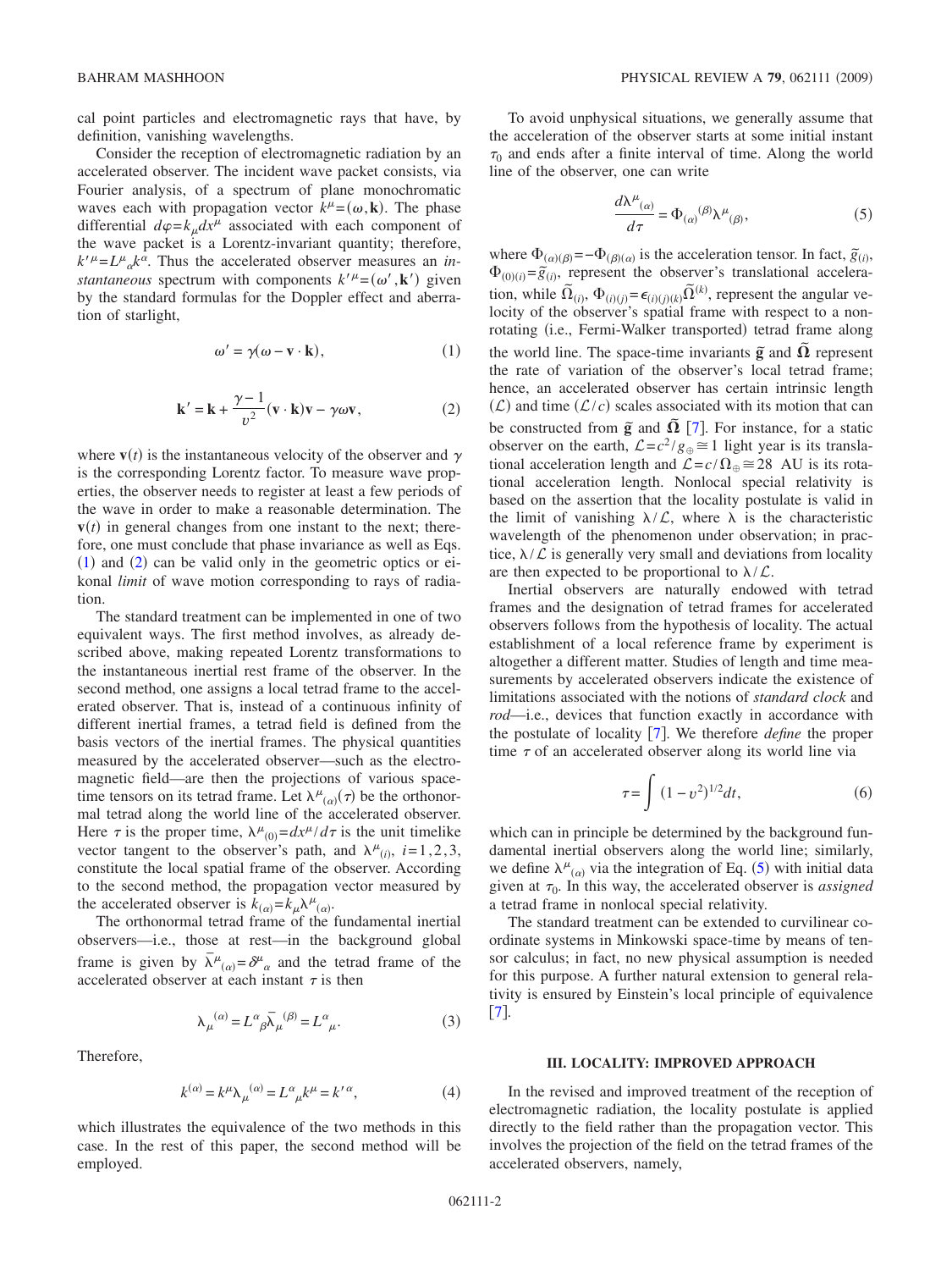$$
F_{(\alpha)(\beta)} = F_{\mu\nu} \lambda^{\mu}{}_{(\alpha)} \lambda^{\nu}{}_{(\beta)}.
$$
 (7)

Then,  $F_{(\alpha)(\beta)}$  is Fourier analyzed in order to determine its contents in terms of frequency and wave vector of the radiation  $\lceil 8 \rceil$  $\lceil 8 \rceil$  $\lceil 8 \rceil$ . For inertial observers, the standard and revised treatments give the same answer, but the situation is different for accelerated observers. We note that the revised treatment contains an element of nonlocality as it involves Fourier analysis, which is a nonlocal process. Consequently, the improved treatment goes beyond the eikonal limit of vanishing wavelength.

The main implication of the new approach for observers that rotate uniformly with frequency  $\Omega > 0$  is that the measured frequency is now

$$
\omega'_{M} = \gamma(\omega - M\Omega), \quad M = 0, \pm 1, \pm 2, \dots. \tag{8}
$$

<span id="page-2-1"></span>Here  $\hbar M$  is the total (orbital plus spin) angular momentum of the radiation along the axis of rotation of the observer  $[9]$  $[9]$  $[9]$ . The general coupling of rotation with the angular momentum of the radiation field has been the subject of a number of basic investigations; in particular, the difference between Eq.  $(8)$  $(8)$  $(8)$  and the standard Doppler formula  $(1)$  $(1)$  $(1)$ , known as the angular Doppler shift in classical optics, has been studied in connection with the frequency shift resulting from the passage of polarized radiation through a rotating spin flipper, the spin-orbit interaction, the Berry phase, and the spin Hall effect (see  $[10]$  $[10]$  $[10]$  and the references therein). In the eikonal ap-proximation, Eq. ([8](#page-2-1)) may be written as  $\omega' = \gamma(\omega - \mathbf{J} \cdot \mathbf{\Omega})$ , with  $J = r \times k + s\hat{H}$ , where  $\hbar J$  is the total angular momentum vector, *s* is the spin, and  $\hat{H} = \pm \hat{k}$  is the helicity vector of the photon. Thus Eq.  $(8)$  $(8)$  $(8)$  in the eikonal approximation reduces to the Doppler effect together with the term  $-\gamma s \hat{H} \cdot \Omega$ , which indicates helicity-rotation coupling [see Eq.  $(10)$  $(10)$  $(10)$  below]. This phenomenon has been discussed in detail elsewhere [ $9,11$  $9,11$ ]. It has extensive observational support; moreover, its existence implies that the phase of the radiation is not a Lorentz-invariant quantity in the revised treatment.

Equation ([8](#page-2-1)) has two unusual aspects: for  $\omega \leq M\Omega$ ,  $\omega'$ can be negative or zero. A negative frequency according to the rotating observers poses no difficulty and is simply a consequence of the circumstance that the Hamiltonian in this case is not bounded from below. A thought experiment was presented in [[9](#page-5-9)] to show that a negative  $\omega'$  is consistent with the fact that the temporal order of events should be independent of the choice of observer.

The second special feature of Eq.  $(8)$  $(8)$  $(8)$  is that

$$
\omega'_{M} = 0 \text{ for } \omega = M\Omega, \quad M \neq 0. \tag{9}
$$

<span id="page-2-5"></span>That is, by a mere rotation of frequency  $\Omega = \omega/M$ ,  $M \neq 0$ , the rotating observer can stand completely still with the incident radiation. The situation here is quite similar to the prerelativistic Doppler formula, where an observer could be comoving with light. This influenced Einstein's approach to relativity, as mentioned in his autobiographical notes (see page 53) of  $[12]$  $[12]$  $[12]$ ). To avoid this fundamental difficulty, it is important to formulate the theory of accelerated observers in such a way that an accelerated observer cannot stay completely at rest with an electromagnetic wave. We return to this point at the end of Sec. [IV.](#page-2-0)

In the eikonal approximation ( $\omega \ge \Omega$ ), the modified expressions for Doppler effect and aberration have been derived in  $\lceil 8,9,11 \rceil$  $\lceil 8,9,11 \rceil$  $\lceil 8,9,11 \rceil$  $\lceil 8,9,11 \rceil$  $\lceil 8,9,11 \rceil$  and the results are

$$
\omega' = \gamma [(\omega - s\hat{\mathbf{H}} \cdot \mathbf{\Omega}) - \mathbf{v} \cdot \mathbf{k}], \tag{10}
$$

<span id="page-2-2"></span>
$$
\mathbf{k}' = \mathbf{k} + \frac{\gamma - 1}{v^2} (\mathbf{v} \cdot \mathbf{k}) \mathbf{v} - \gamma (\omega - s \hat{\mathbf{H}} \cdot \mathbf{\Omega}) \mathbf{v},
$$
 (11)

<span id="page-2-3"></span>where  $s=1$  for the photon and  $s=2$  for the graviton [[13](#page-5-13)]. To illustrate the new terms in Eqs.  $(10)$  $(10)$  $(10)$  and  $(11)$  $(11)$  $(11)$ , let us first note that the standard formulas are recovered for  $\mathbf{k} \cdot \mathbf{\Omega} = 0$ . Hence, we consider a simple situation involving normal incidence with  $\mathbf{k} = \omega \hat{\Omega}$ , so that

$$
\omega' = \gamma(\omega \mp s\Omega), \quad \mathbf{k}' - \mathbf{k} = -\gamma(\omega \mp s\Omega)\mathbf{v}.
$$
 (12)

<span id="page-2-4"></span>The expression for frequency in Eq.  $(12)$  $(12)$  $(12)$  happens to be exact in this case and the spin-rotation coupling part has been verified for  $\omega \gg \Omega$  in the GPS, where it accounts for the phenomenon of phase wrap-up  $[14]$  $[14]$  $[14]$ . For the aberration part of Eq.  $(12)$  $(12)$  $(12)$ , we note that with respect to the direction of incidence of the wave,  $\mathbf{k}_{\parallel}' = \mathbf{k}$  and  $\mathbf{k}_{\perp}' = -\gamma(\omega \mp s\Omega)\mathbf{v}$ ; hence the aberration angle  $\alpha = \tan^{-1}(|{\bf k'_{\perp}}|/|{\bf k'_{\parallel}}|)$  is in this case  $\alpha_{\pm}$  $=\tan^{-1}[\gamma v(1 \mp s\Omega/\omega)]$ . The deviations from the standard re-sults in Eq. ([12](#page-2-4)) are proportional to  $\Omega/\omega = \frac{\chi}{L}$  as expected. Further discussions of helicity-rotation coupling are contained in Ref.  $[15]$  $[15]$  $[15]$ . We now turn to the genesis of acceleration-induced nonlocality.

#### **IV. BOHR-ROSENFELD PRINCIPLE**

<span id="page-2-0"></span>Bohr and Rosenfeld demonstrated that the formalism of quantum electrodynamics is fully compatible with the quantum theory of measurement  $[16]$  $[16]$  $[16]$ . Their starting point was the important observation—which we refer to as the "Bohr-Rosenfeld principle"—that although in *classical* electrodynamics one deals with the field  $F_{\mu\nu}(x)$  defined at an event *x* in space-time, such an idealization is devoid of *immediate* physical significance; indeed, only averages of such field components over finite space-time regions  $\Delta$ , that is,

$$
\langle F_{\mu\nu} \rangle = \frac{1}{\Delta} \int_{\Delta} F_{\mu\nu}(x) d^4 x,\tag{13}
$$

can be physically meaningful  $\left[16\right]$  $\left[16\right]$  $\left[16\right]$ . Bohr and Rosenfeld reached this conclusion following a critical analysis of how the electromagnetic field is in fact measured in classical physics via the Lorentz force law  $[16]$  $[16]$  $[16]$ .

It is important to observe that in the Bohr-Rosenfeld argument in particular, and in quantum measurement theory in general, the nature of the observer is not explicitly specified, since it is always implicitly assumed from the outset that all physical experiments are performed by *inertial* observers. The Bohr-Rosenfeld principle, which we take to be valid for *all* observers, is consistent with the electrodynamics of inertial systems because an inertial observer has no basic *classical* length or time scales, in sharp contrast with the intrinsic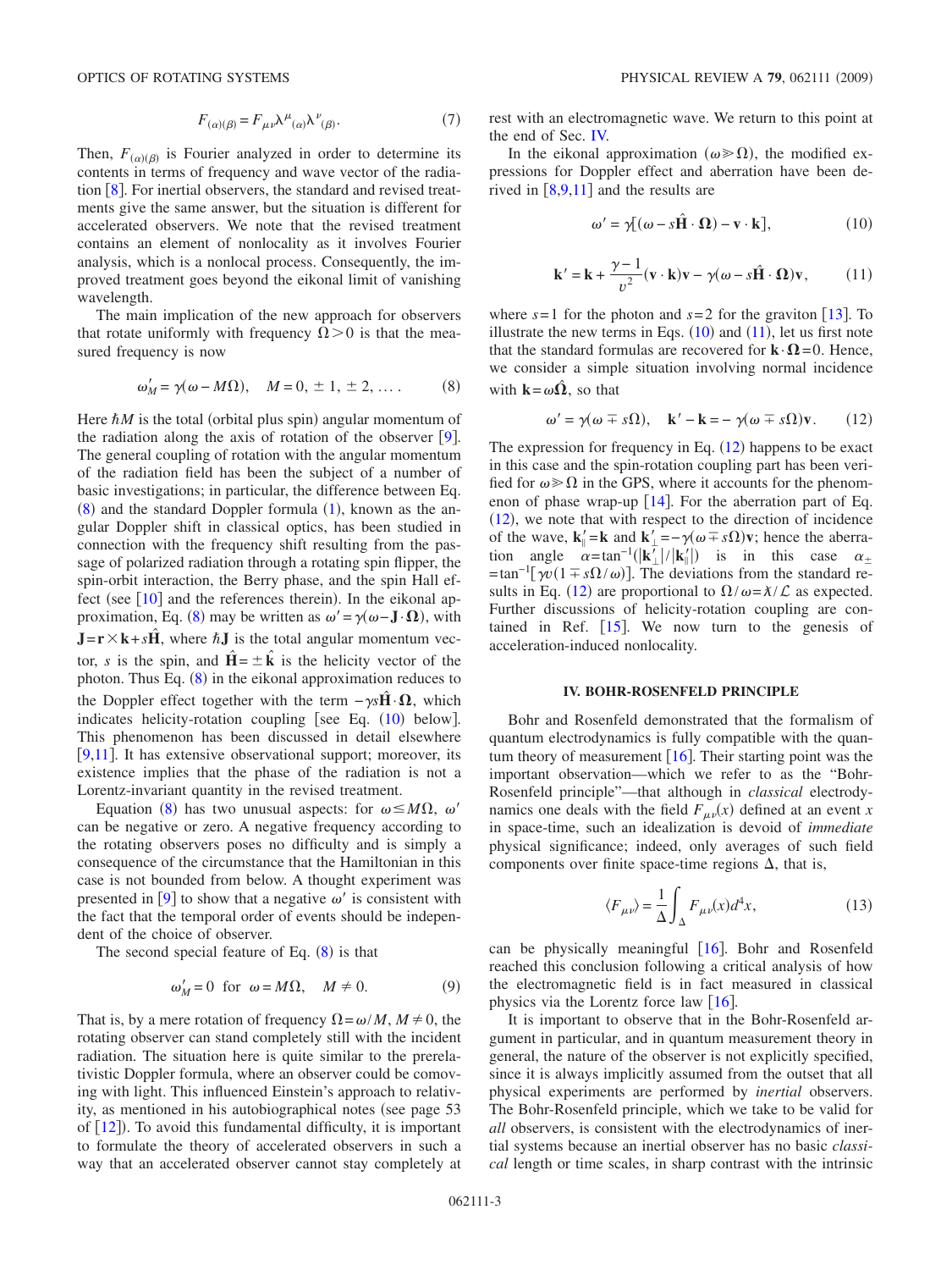scales of an accelerated observer. To illustrate this point, imagine, for instance, the reception of an incident electromagnetic wave by an accelerated observer. A few periods of the wave must be registered by the observer before any approximate determination of wave properties—such as amplitude, frequency, wave vector, and polarization—even becomes possible. During this process, the local tetrad frame of the noninertial observer in general varies continuously. What is the electromagnetic field  $\mathcal{F}_{(\alpha)(\beta)}(\tau)$  that is measured by the accelerated observer?

To answer this question, let us first recall that in special relativity the issue is treated via the locality postulate, which implies that  $\mathcal{F}_{(\alpha)(\beta)} = F_{(\alpha)(\beta)}$  at each instant  $\tau$  along the world line. This *pointwise* field measurement contradicts the Bohr-Rosenfeld principle. To resolve this basic conflict, we consider instead the most general linear connection between the accelerated observer and the sequence of comoving inertial observers. The general linear relation between  $\mathcal{F}_{(\alpha)(\beta)}$  and  $F_{(\alpha)(\beta)}$  that is consistent with causality can be expressed as

<span id="page-3-1"></span>
$$
\mathcal{F}_{(\alpha)(\beta)}(\tau) = F_{(\alpha)(\beta)}(\tau) + u(\tau - \tau_0) \int_{\tau_0}^{\tau} \mathcal{K}_{(\alpha)(\beta)}(\gamma) (\delta(\tau, \tau'))
$$

$$
\times F_{(\gamma)(\delta)}(\tau') d\tau'. \tag{14}
$$

Here  $u(t)$  is the unit step function such that  $u(t)=1$  for *t*  $> 0$  and  $u(t) = 0$  for  $t < 0$ . Moreover, the kernel is assumed to be directly dependent upon the acceleration of the observer. A simple estimate then suggests that the nonlocal term in Eq. ([14](#page-3-1)) is proportional to  $\lambda/\mathcal{L}$  so that locality is recovered for  $\lambda/\mathcal{L}\rightarrow 0$ . The nonlocal part in ansatz ([14](#page-3-1)) is essentially an average—in the spirit of the Bohr-Rosenfeld principle—over the past world line of the observer such that the weight function is directly proportional to acceleration.

The main criterion employed in nonlocal special relativity to determine the kernel is that an accelerated observer can never be comoving with an electromagnetic wave (see  $\lceil 3 \rceil$  $\lceil 3 \rceil$  $\lceil 3 \rceil$ ) and references cited therein for a more complete discussion). In particular, the situation expressed in Eq.  $(9)$  $(9)$  $(9)$ , which follows from the revised approach, should be forbidden in the nonlocal theory. These issues are discussed in the following section, where we consider the reception of radiation by uniformly rotating observers in accordance with nonlocal special relativity. The derivation of nonlocal effects presented below is general, in contrast to previous work that was restricted to the particular case of normal incidence.

#### **V. NONLOCALITY: UNIFORM ROTATION**

<span id="page-3-0"></span>Imagine an observer in the  $(x, y)$  plane following a straight line  $x = r > 0$  with constant speed *v* for  $-\infty < t < 0$ such that  $y = vt$  and at  $t = 0$  it is forced to move on a circle of radius *r* in the positive sense with frequency  $\Omega = v/r$ . We are interested in the motion of the observer for  $t \ge 0$  when its natural tetrad frame with respect to the global inertial coordinates  $(t, x, y, z)$  is given by

<span id="page-3-3"></span>
$$
\lambda^{\mu}_{(0)} = \gamma(1, -v \sin \phi, v \cos \phi, 0), \qquad (15)
$$

$$
\lambda^{\mu}_{(1)} = (0, \cos \phi, \sin \phi, 0), \tag{16}
$$

$$
\lambda^{\mu}_{(2)} = \gamma(\nu, -\sin \phi, \cos \phi, 0), \qquad (17)
$$

$$
\lambda^{\mu}_{(3)} = (0,0,0,1). \tag{18}
$$

<span id="page-3-4"></span>Here  $\phi = \Omega t = \gamma \Omega \tau$ ,  $\gamma$  is the observer's Lorentz factor, and  $\tau$ is its proper time such that  $\tau = 0$  at  $t = 0$ . Thus  $\lambda^{\mu}{}_{(0)}$  is the four-velocity vector of the observer and its spatial frame  $\lambda^{\mu}$ <sub>(*i*)</sub>, *i*=1, 2, 3, is given by the radial, tangential, and normal unit vectors, respectively. The purpose of this section is to work out the consequences of nonlocal special relativity for the description of incident electromagnetic radiation by such uniformly rotating observers.

The incident radiation field in the background inertial frame is characterized, for simplicity, by its vector potential  $A^{\alpha} = (0, \mathbf{A})$  in the Coulomb gauge  $(\nabla \cdot \mathbf{A} = 0)$ . In terms of electromagnetic modes of definite momentum and helicity, **A** may be expressed as

$$
\mathbf{A}(t,\mathbf{r}) = \sum_{\mathbf{k}\epsilon} \left(\frac{2\pi\hbar}{\omega V}\right)^{1/2} (a_{\mathbf{k}\epsilon}\mathbf{q}_{\mathbf{k}\epsilon} + a_{\mathbf{k}\epsilon}^{\dagger}\mathbf{q}_{\mathbf{k}\epsilon}^*),\tag{19}
$$

<span id="page-3-2"></span>where  $a_{\mathbf{k}\epsilon}$  and  $a_{\mathbf{k}\epsilon}^{\dagger}$  are the photon annihilation and creation operators, respectively, and

$$
\mathbf{q}_{\mathbf{k}\epsilon} = \mathbf{e}_{\mathbf{k}\epsilon} e^{-i\omega t + i\mathbf{k}\cdot \mathbf{r}}.
$$
 (20)

Here  $\omega = k$ ,  $\epsilon = \pm 1$  represents the helicity of the photon, and *V* is the volume of space within a large cube; moreover,  $e_{k \epsilon}$ is the unit circular polarization basis for a photon of wave vector **k** such that  $\mathbf{k} \cdot \mathbf{e}_{k\epsilon} = 0$ . All of the operations below involving the electromagnetic field will be linear and the only quantity in Eq.  $(19)$  $(19)$  $(19)$  that will be affected in the course of our calculations will be  $q_{k,c}$ ; therefore, to simplify matters without any loss in the generality of our final conclusions, we will focus attention on a single wave vector **k**. Furthermore, in order to express complicated expressions in a simple form, we introduce for the sum in Eq. ([19](#page-3-2)) involving the chosen **k** the notation

$$
\mathbf{A}(t, \mathbf{r}) = \mathcal{S}\{\mathbf{q}_{\mathbf{k}\epsilon}\},\tag{21}
$$

which will be used below.

To illustrate the difference between local and nonlocal predictions, we first calculate the field according to the sequence of momentarily comoving inertial observers along the world line  $(\tau \ge 0)$ ,

$$
A_{(\alpha)}(\tau) = A_{\mu} \lambda^{\mu}{}_{(\alpha)}.
$$
\n(22)

This involves the projection of the incident field, evaluated at the position of the rotating observer, onto its tetrad frame; moreover, we use the formula

$$
e^{i\mathbf{k}\cdot\mathbf{r}} = 4\pi \sum_{\ell m} i^{\ell} j_{\ell}(kr) Y_{\ell m}^{*}(\hat{\mathbf{k}}) Y_{\ell m}(\hat{\mathbf{r}}), \qquad (23)
$$

where  $j_\ell$ ,  $\ell = 0, 1, 2, \ldots$ , are spherical Bessel functions. Next, we determine the field according to the rotating observer via the nonlocal theory  $(\tau \ge 0)$ ,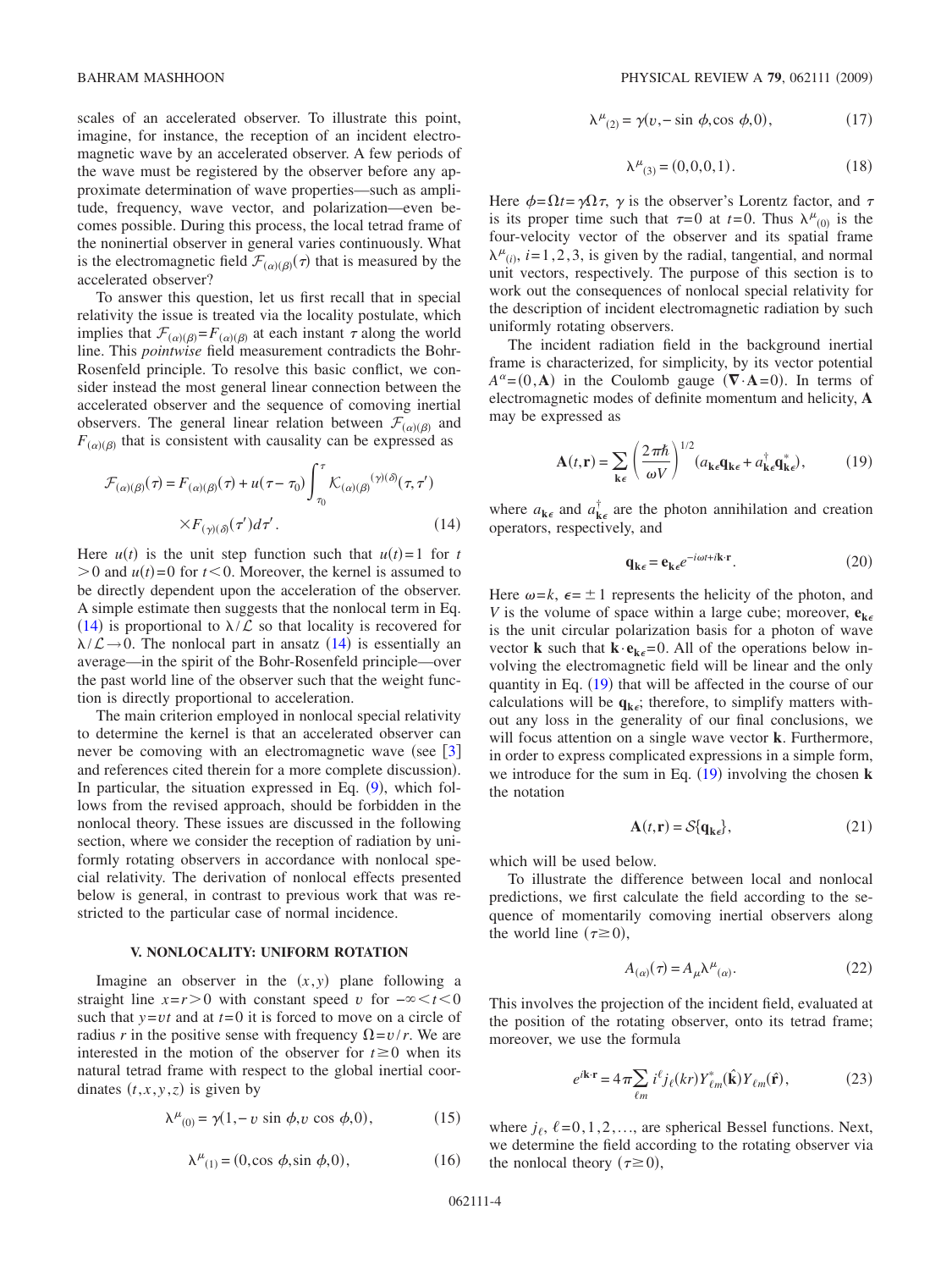$$
\mathcal{A}_{(\alpha)}(\tau) = A_{(\alpha)}(\tau) + \int_0^\tau \mathcal{K}_{(\alpha)}^{(\beta)}(\tau, \tau') A_{(\beta)}(\tau') d\tau'. \quad (24)
$$

<span id="page-4-0"></span>This is the analog of Eq.  $(14)$  $(14)$  $(14)$  for the vector potential with  $\tau_0$ =0. In this case, we adopt the kernel

$$
\mathcal{K}_{(\alpha)}^{(\beta)}(\tau,\tau') = -\Phi_{(\alpha)}^{(\beta)}(\tau'),\tag{25}
$$

which ensures that a radiation field never stands completely still with respect to an observer (see  $\lceil 3 \rceil$  $\lceil 3 \rceil$  $\lceil 3 \rceil$  and references therein). We find from Eq.  $(5)$  $(5)$  $(5)$  and the tetrad frame  $(15)$  $(15)$  $(15)$ – $(18)$  $(18)$  $(18)$ that the only nonzero components of the acceleration tensor are given by

$$
\Phi_{(0)(1)} = -\Phi_{(1)(0)} = -\beta \gamma^2 \Omega, \qquad (26)
$$

$$
\Phi_{(1)(2)} = -\Phi_{(2)(1)} = \gamma^2 \Omega.
$$
\n(27)

<span id="page-4-8"></span><span id="page-4-1"></span>According to the comoving inertial observers

$$
A_{(0)} = vA_{(2)}, \quad A_{(1)} = \cos \phi A_x + \sin \phi A_y, \tag{28}
$$

$$
A_{(2)} = \gamma(-\sin \phi A_x + \cos \phi A_y), \quad A_{(3)} = A_z, \tag{29}
$$

<span id="page-4-9"></span>where  $A_x$ ,  $A_y$ , and  $A_z$  are the Cartesian components of the vector potential evaluated at the position of the rotating observer.

To work out the explicit expressions for  $A_{(\alpha)}$  and  $A_{(\alpha)}$ , it is helpful to choose the Cartesian coordinate system such that  $\hat{\mathbf{k}} = (\vartheta, 0)$  in spherical polar coordinates. Then,  $\hat{\mathbf{k}}$ ,  $\hat{\mathbf{n}}$ , and **y***ˆ* form an orthonormal triad, where **n***ˆ* =cos **x***ˆ* − sin **z***ˆ*. The circular polarization states are given by  $(\hat{\mathbf{n}} \pm i\hat{\mathbf{y}})/\sqrt{2}$  or

$$
\mathbf{e}_{\mathbf{k}\epsilon} = \frac{1}{\sqrt{2}} (\cos \vartheta \hat{\mathbf{x}} + \epsilon i \hat{\mathbf{y}} - \sin \vartheta \hat{\mathbf{z}}). \tag{30}
$$

It follows that

$$
A_{(1)} = \mathcal{S}\{\zeta_{\epsilon}^{+}Q_{k\epsilon}^{+} + \zeta_{\epsilon}Q_{k\epsilon}^{-}\},\tag{31}
$$

$$
A_{(2)} = i\gamma S \{ \zeta_{\epsilon}^{+} Q_{\mathbf{k}\epsilon}^{+} - \zeta_{\epsilon} Q_{\mathbf{k}\epsilon}^{-} \},\tag{32}
$$

$$
A_{(3)} = -\sin \vartheta S \{Q_{\mathbf{k}\epsilon}^0\}.
$$
 (33)

Here

$$
\zeta_{\epsilon}^{\pm} = \frac{1}{2} (\pm \epsilon + \cos \vartheta), \tag{34}
$$

$$
Q_{\mathbf{k}\epsilon}^{\sigma} = \frac{4\pi}{\sqrt{2}} \sum_{\ell m} i^{\ell} j_{\ell}(kr) Y_{\ell m}^{*}(\vartheta, 0) Y_{\ell m} \left(\frac{\pi}{2}, 0\right) e^{-i\omega_{m\sigma}^{\prime} \tau}.
$$
 (35)

<span id="page-4-2"></span>Moreover, we have introduced the spin parameter  $\sigma$ =0,  $\pm$ 1, and

$$
\omega'_{m\sigma} = \gamma[\omega - (m+\sigma)\Omega],\tag{36}
$$

<span id="page-4-7"></span>which is the same as Eq. ([8](#page-2-1)) with  $M = m + \sigma$ , where the contributions of orbital  $(m)$  and spin  $(\sigma)$  angular momentum of the photon (in units of  $\hbar$ ) along the axis of rotation of the observer have been made explicit. To simplify notation,  $\sigma$  is also expressed as plus, minus, or zero.

The result of the nonlocal theory, given by Eqs.  $(24)$  $(24)$  $(24)$ – $(27)$  $(27)$  $(27)$ , can be similarly expressed as  $A_{(0)} = v A_{(2)}$ ,

$$
\mathcal{A}_{(1)} = \mathcal{S}\{\zeta_{\epsilon}^+ W_{\mathbf{k}\epsilon}^+ + \zeta_{\epsilon} W_{\mathbf{k}\epsilon}^-\},\tag{37}
$$

$$
\mathcal{A}_{(2)} = i\gamma \mathcal{S}\{\zeta_{\epsilon}^{+}W_{k\epsilon}^{+} - \zeta_{\epsilon}^{-}W_{k\epsilon}^{-}\},\tag{38}
$$

$$
\mathcal{A}_{(3)} = -\sin \vartheta \mathcal{S}\{W_{\mathbf{k}\epsilon}^0\},\tag{39}
$$

where

$$
W_{\mathbf{k}\epsilon}^{\sigma} = \frac{4\pi}{\sqrt{2}} \sum_{\ell m} i^{\ell} j_{\ell}(kr) Y_{\ell m}^{*}(\vartheta, 0) Y_{\ell m} \left(\frac{\pi}{2}, 0\right) f_{m\sigma}(\tau) \tag{40}
$$

<span id="page-4-3"></span>and

$$
f_{m\sigma}(\tau) = \frac{\omega'_{m0}}{\omega'_{m\sigma}} e^{-i\omega'_{m\sigma}\tau} - \frac{\sigma \gamma \Omega}{\omega'_{m\sigma}}.
$$
 (41)

<span id="page-4-4"></span>In Eqs. ([35](#page-4-2)) and ([40](#page-4-3)),  $Y_{\ell m}(\frac{\pi}{2}, 0)$  vanishes when  $\ell+m$  is odd. Otherwise, for  $\ell + m = 2n$ ,  $n = 0, 1, 2, ...$ ,

$$
Y_{\ell m}\left(\frac{\pi}{2},0\right) = (-1)^n \left(\frac{2\ell+1}{4\pi}\right)^{1/2} \frac{\left[(2n)!\ (\ell-m)!\right]^{1/2}}{(2n)!!\ (\ell-m)!!}.
$$
\n(42)

Moreover, for normal incidence  $Y_{\ell m}(\pm \hat{z}) = 0$  unless  $m = 0$ .

The difference between the local and nonlocal results is simply that  $f_{m\sigma}(\tau)$  appears in Eq. ([40](#page-4-3)) in place of exp  $(-i\omega'_{m\sigma}\tau)$  in Eq. ([35](#page-4-2)). These functions are indeed different only when  $\tau > 0$  and  $\sigma = \pm 1$ ; that is,  $Q_{k\epsilon}^0 = W_{k\epsilon}^0$ . In case  $\omega'_{m\sigma}$ =0, the corresponding term in Eq. ([35](#page-4-2)) loses its temporal dependence; however, for  $\sigma = \pm 1$ ,  $f_{m\sigma}$  exhibits resonance behavior, namely,

$$
f_{m\sigma}(\tau) \to 1 - i\sigma\gamma\Omega\tau
$$
 as  $\omega'_{m\sigma} \to 0.$  (43)

<span id="page-4-5"></span>For orbital angular-momentum parameters  $(\ell,m)$ , the measured frequency for each *m* splits, due to photon's spin, into three components. It follows from Eq.  $(41)$  $(41)$  $(41)$  that nonlocality produces a change in the wave amplitude for  $\sigma = \pm 1$  given by the factor  $\omega'_{m0} / \omega'_{m\sigma}$ . We denote this ratio by  $\rho$ ,

$$
\rho = \frac{\omega - m\Omega}{\omega - (m + \sigma)\Omega},\tag{44}
$$

<span id="page-4-6"></span>which differs from unity only when  $\sigma = \pm 1$ . Away from resonance with  $\omega'_{m\sigma} > 0$  (including  $\omega'_{m0} > 0$ ),  $\rho > 1$  for  $\sigma = 1$ and  $\rho$ <1 for  $\sigma=-1$ . Thus, as a result of nonlocality, the amplitude increases (decreases) if the component of photon spin along the axis of rotation of the observer is positive (negative). This circumstance reverses for  $\omega'_{m\sigma} < 0$ ; that is the amplitude decreases (increases) if the spin component along the rotation axis is positive (negative).

In the special case of normal incidence, where  $m=0$  and  $\sigma = \pm 1$ , the whole treatment is considerably simplified. In fact, this case has been extensively studied before; in particular, Bohr's correspondence principle has been employed to demonstrate that quantum mechanics in the limit of large quantum numbers is qualitatively consistent with our nonlocal considerations in connection with Eqs.  $(43)$  $(43)$  $(43)$  and  $(44)$  $(44)$  $(44)$  for normal incidence  $[17]$  $[17]$  $[17]$ . The case of oblique incidence treated